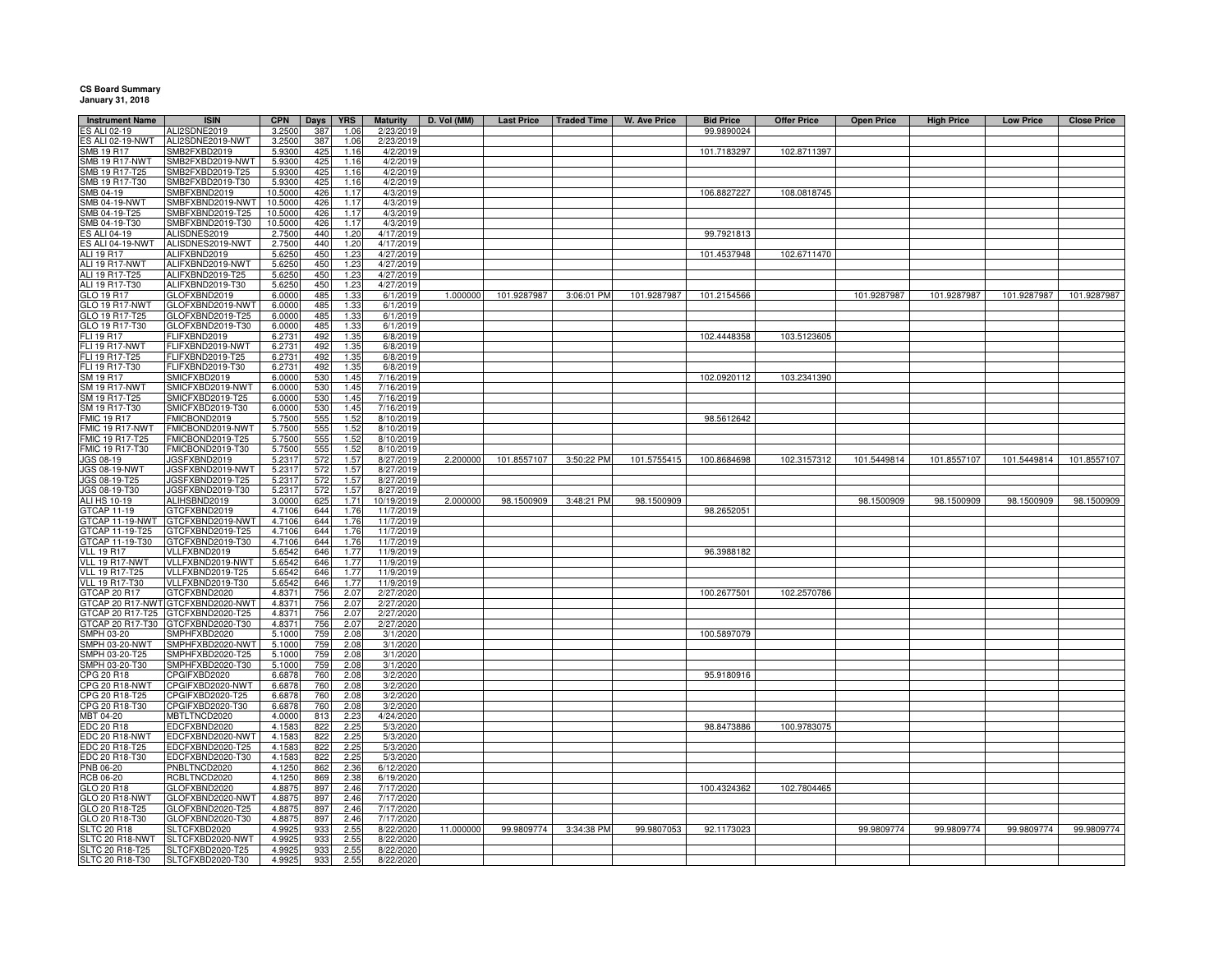| <b>Instrument Name</b> | <b>ISIN</b>      | <b>CPN</b> | Days             | <b>YRS</b> | <b>Maturity</b> | D. Vol (MM) |             |            | Last Price   Traded Time   W. Ave Price | <b>Bid Price</b> | <b>Offer Price</b> | <b>Open Price</b> | <b>High Price</b> | <b>Low Price</b> | <b>Close Price</b> |
|------------------------|------------------|------------|------------------|------------|-----------------|-------------|-------------|------------|-----------------------------------------|------------------|--------------------|-------------------|-------------------|------------------|--------------------|
| BDO 10-20              | BDO2LTNC2020     | 3.7500     | 978              | 2.68       | 10/6/2020       |             |             |            |                                         | 91.5409507       |                    |                   |                   |                  |                    |
| ALI 20 R19             | ALIFXBND2020     | 4.6250     | 982              | 2.69       | 10/10/2020      |             |             |            |                                         | 99.5565232       | 102.3442087        |                   |                   |                  |                    |
| ALI 20 R19-NWT         | ALIFXBND2020-NWT | 4.6250     | 982              | 2.69       | 10/10/2020      |             |             |            |                                         |                  |                    |                   |                   |                  |                    |
| ALI 20 R19-T25         | ALIFXBND2020-T25 | 4.6250     | 982              | 2.69       | 10/10/2020      |             |             |            |                                         |                  |                    |                   |                   |                  |                    |
| ALI 20 R19-T30         | ALIFXBND2020-T30 | 4.6250     | 982              | 2.69       | 10/10/2020      |             |             |            |                                         |                  |                    |                   |                   |                  |                    |
| <b>HOUSE 10-20</b>     | HOUSEFBD2020     | 6.2080     | 988              | 2.70       | 10/16/2020      |             |             |            |                                         | 102.0217383      | 103.0407619        |                   |                   |                  |                    |
| HOUSE 10-20-NWT        | HOUSEFBD2020-NWT | 6.2080     | 988              | 2.70       | 10/16/2020      |             |             |            |                                         |                  |                    |                   |                   |                  |                    |
| HOUSE 10-20-T25        | HOUSEFBD2020-T25 | 6.2080     | 988              | 2.70       | 10/16/2020      |             |             |            |                                         |                  |                    |                   |                   |                  |                    |
| <b>HOUSE 10-20-T30</b> | HOUSEFBD2020-T30 | 6.2080     | 988              | 2.70       | 10/16/2020      |             |             |            |                                         |                  |                    |                   |                   |                  |                    |
| AEV 11-20              | AEV2FXBD2020     | 4.4722     | 1009             | 2.76       | 11/6/2020       |             |             |            |                                         | 98.9000975       | 101.2294538        |                   |                   |                  |                    |
| <b>AEV 11-20-NWT</b>   | AEV2FXBD2020-NWT | 4.4722     | 1009             | 2.76       | 11/6/2020       |             |             |            |                                         |                  |                    |                   |                   |                  |                    |
| AEV 11-20-T25          | AEV2FXBD2020-T25 | 4.4722     | 100              | 2.76       | 11/6/2020       |             |             |            |                                         |                  |                    |                   |                   |                  |                    |
| AEV 11-20-T30          | AEV2FXBD2020-T30 | 4.4722     | 1009             | 2.76       | 11/6/2020       |             |             |            |                                         |                  |                    |                   |                   |                  |                    |
| FLI 20 R19             | FLIFXBND2020     | 4.8562     | 1011             | 2.77       | 11/8/2020       |             |             |            |                                         | 99.8866815       | 102.2335994        |                   |                   |                  |                    |
| FLI 20 R19-NWT         | FLIFXBND2020-NWT | 4.8562     | 101              | 2.77       | 11/8/2020       |             |             |            |                                         |                  |                    |                   |                   |                  |                    |
| FLI 20 R19-T25         | FLIFXBND2020-T25 | 4.8562     | 101              | 2.77       | 11/8/2020       |             |             |            |                                         |                  |                    |                   |                   |                  |                    |
| FLI 20 R19-T30         | FLIFXBND2020-T30 | 4.8562     | 101              | 2.77       | 11/8/2020       |             |             |            |                                         |                  |                    |                   |                   |                  |                    |
| AEV 20 R19             | AEVFXBND2020     | 4.4125     | $102 -$          | 2.80       | 11/21/2020      |             |             |            |                                         | 98.7282219       | 101.0886284        |                   |                   |                  |                    |
| AEV 20 R19-NWT         | AEVFXBND2020-NWT | 4.4125     | 1024             | 2.80       | 11/21/2020      |             |             |            |                                         |                  |                    |                   |                   |                  |                    |
| AEV 20 R19-T25         | AEVFXBND2020-T25 | 4.4125     | 1024             | 2.80       | 11/21/2020      |             |             |            |                                         |                  |                    |                   |                   |                  |                    |
| AEV 20 R19-T30         | AEVFXBND2020-T30 | 4.4125     | 1024             | 2.80       | 11/21/2020      |             |             |            |                                         |                  |                    |                   |                   |                  |                    |
| <b>MER 20 P19</b>      | MERFXBND2020     | 4.3750     | 1045             | 2.86       | 12/12/2020      | 2.500000    | 100.0655083 | 2:10:38 PM | 100.0655083                             | 98.3402529       |                    | 100.0655083       | 100.0655083       | 100.0655083      | 100.0655083        |
| <b>MER 20 P19-NWT</b>  | MERFXBND2020-NWT | 4.3750     | 1045             | 2.86       | 12/12/2020      |             |             |            |                                         |                  |                    |                   |                   |                  |                    |
| MER 20 P19-T25         | MERFXBND2020-T25 | 4.3750     | 1045             | 2.86       | 12/12/2020      |             |             |            |                                         |                  |                    |                   |                   |                  |                    |
| MER 20 P19-T30         | MERFXBND2020-T30 | 4.3750     | 1045             | 2.86       | 12/12/2020      |             |             |            |                                         |                  |                    |                   |                   |                  |                    |
| TEL 21 R19             | TELFXBND2021     | 5.2250     | 1101             | 3.01       | 2/6/2021        |             |             |            |                                         | 100.2076974      |                    |                   |                   |                  |                    |
| TEL 21 R19-NWT         | TELFXBND2021-NWT | 5.2250     | 1101             | 3.01       | 2/6/2021        |             |             |            |                                         |                  |                    |                   |                   |                  |                    |
| TEL 21 R19-T25         | FELFXBND2021-T25 | 5.2250     | 1101             | 3.01       | 2/6/2021        |             |             |            |                                         |                  |                    |                   |                   |                  |                    |
| TEL 21 R19-T30         | TELFXBND2021-T30 | 5.225      | 1101             | 3.01       | 2/6/2021        |             |             |            |                                         |                  |                    |                   |                   |                  |                    |
| ABS 21 R19             | ABSFXBND2021     | 5.3350     | 1105             | 3.03       | 2/10/2021       |             |             |            |                                         | 99.8189060       | 102.9204811        |                   |                   |                  |                    |
| <b>ABS 21 R19-NWT</b>  | ABSFXBND2021-NWT | 5.3350     | 1105             | 3.03       | 2/10/2021       |             |             |            |                                         |                  |                    |                   |                   |                  |                    |
| ABS 21 R19-T25         | ABSFXBND2021-T25 | 5.3350     | 1105             | 3.03       | 2/10/2021       |             |             |            |                                         |                  |                    |                   |                   |                  |                    |
| ABS 21 R19-T30         | ABSFXBND2021-T30 | 5.3350     | 1105             | 3.03       | 2/10/2021       |             |             |            |                                         |                  |                    |                   |                   |                  |                    |
| <b>ROCK 21 R19</b>     | ROCKFXBD2021     | 5.093      | 1110             | 3.04       | 2/15/2021       |             |             |            |                                         | 99.7004959       | 102.2474114        |                   |                   |                  |                    |
| ROCK 21 R19-NWT        | ROCKFXBD2021-NWT | 5.093      | 1110             | 3.04       | 2/15/2021       |             |             |            |                                         |                  |                    |                   |                   |                  |                    |
| ROCK 21 R19-T25        | ROCKFXBD2021-T25 | 5.093      | 1110             | 3.04       | 2/15/2021       |             |             |            |                                         |                  |                    |                   |                   |                  |                    |
| ROCK 21 R19-T30        | ROCKFXBD2021-T30 | 5.093      | 1110             | 3.04       | 2/15/2021       |             |             |            |                                         |                  |                    |                   |                   |                  |                    |
| SMPH 02-21             | SMPH2FBD2021     | 4.509      | 1120             | 3.07       | 2/25/2021       |             |             |            |                                         | 98.4719454       | 100.8850469        |                   |                   |                  |                    |
| <b>SMPH 02-21-NWT</b>  | SMPH2FBD2021-NWT | 4.509      | 1120             | 3.07       | 2/25/2021       |             |             |            |                                         |                  |                    |                   |                   |                  |                    |
| SMPH 02-21-T25         | SMPH2FBD2021-T25 | 4.5095     | 1120             | 3.07       | 2/25/2021       |             |             |            |                                         |                  |                    |                   |                   |                  |                    |
| SMPH 02-21-T30         | SMPH2FBD2021-T30 | 4.5095     | 1120             | 3.07       | 2/25/2021       |             |             |            |                                         |                  |                    |                   |                   |                  |                    |
| <b>JGS 21 R19</b>      | JGSFXBND2021     | 5.2442     | 1122             | 3.07       | 2/27/2021       | 1.000000    | 100.4012065 | 2:27:37 PM | 100.4012065                             | 100.1198488      | 102.9770727        | 100.4012065       | 100.4012065       | 100.4012065      | 100.4012065        |
| JGS 21 R19-NWT         | JGSFXBND2021-NWT | 5.2442     | 112              | 3.07       | 2/27/2021       |             |             |            |                                         |                  |                    |                   |                   |                  |                    |
| JGS 21 R19-T25         | JGSFXBND2021-T25 | 5.2442     | 112              | 3.07       | 2/27/2021       |             |             |            |                                         |                  |                    |                   |                   |                  |                    |
| JGS 21 R19-T30         | JGSFXBND2021-T30 | 5.2442     | 1122             | 3.07       | 2/27/2021       |             |             |            |                                         |                  |                    |                   |                   |                  |                    |
| SLI 21 R18             | SLIFXBND2021     | 6.7150     | 1145             | 3.13       | 3/22/2021       |             |             |            |                                         | 100.0387567      |                    |                   |                   |                  |                    |
| <b>SLI 21 R18-NWT</b>  | SLIFXBND2021-NWT | 6.7150     | 1145             | 3.15       | 3/22/2021       |             |             |            |                                         |                  |                    |                   |                   |                  |                    |
| SLI 21 R18-T25         | SLIFXBND2021-T25 | 6.7150     | 1145             | 3.13       | 3/22/2021       |             |             |            |                                         |                  |                    |                   |                   |                  |                    |
| SLI 21 R18-T30         | SLIFXBND2021-T30 | 6.715      | 1145             | 3.13       | 3/22/2021       |             |             |            |                                         |                  |                    |                   |                   |                  |                    |
| <b>MNTC 21 R19</b>     | MNTCFXBD2021     | 5.0700     | 1154             | 3.16       | 3/31/2021       |             |             |            |                                         | 99.3322066       |                    |                   |                   |                  |                    |
| MNTC 21 R19-NWT        | MNTCFXBD2021-NWT | 5.0700     | 1154             | 3.16       | 3/31/2021       |             |             |            |                                         |                  |                    |                   |                   |                  |                    |
| MNTC 21 R19-T25        | MNTCFXBD2021-T25 | 5.0700     | 1154             | 3.16       | 3/31/2021       |             |             |            |                                         |                  |                    |                   |                   |                  |                    |
| MNTC 21 R19-T30        | MNTCFXBD2021-T30 | 5.0700     | 1154             | 3.16       | 3/31/2021       |             |             |            |                                         |                  |                    |                   |                   |                  |                    |
| SMB 21 R19             | SMBFXBND2021     | 5.5000     | 1156             | 3.16       | 4/2/2021        | 10.000000   | 101.8062387 | 2:45:52 PM | 101.8076512                             | 100.2795402      | 103.8140292        | 101.8062387       | 101.8062387       | 101.8062387      | 101.8062387        |
| <b>SMB 21 R19-NWT</b>  | MBFXBND2021-NWT  | 5.5000     | 1156             | 3.16       | 4/2/2021        |             |             |            |                                         |                  |                    |                   |                   |                  |                    |
| SMB 21 R19-T25         | MBFXBND2021-T25  | 5.5000     | 1156             | 3.16       | 4/2/2021        |             |             |            |                                         |                  |                    |                   |                   |                  |                    |
| SMB 21 R19-T30         | MBFXBND2021-T30  | 5.5000     | 1156             | 3.16       | 4/2/2021        |             |             |            |                                         |                  |                    |                   |                   |                  |                    |
| LBP 04-21              | LBPLTNCD2021     | 3.7500     | 1163             | 3.18       | 4/9/2021        |             |             |            |                                         |                  |                    |                   |                   |                  |                    |
| <b>VLL 21 R19</b>      | VLLFXBND2021     | 5.9437     | 1193             | 3.27       | 5/9/2021        |             |             |            |                                         | 93.8547117       |                    |                   |                   |                  |                    |
| VLL 21 R19-NWT         | VLLFXBND2021-NWT | 5.9437     | 1193             | 3.27       | 5/9/2021        |             |             |            |                                         |                  |                    |                   |                   |                  |                    |
| VLL 21 R19-T25         | VLLFXBND2021-T25 | 5.9437     | 1193             | 3.27       | 5/9/2021        |             |             |            |                                         |                  |                    |                   |                   |                  |                    |
| VLL 21 R19-T30         | VLLFXBND2021-T30 | 5.9437     | 1193             | 3.27       | 5/9/2021        |             |             |            |                                         |                  |                    |                   |                   |                  |                    |
| AC 05-21               | ACFXBOND2021     | 6.8000     | 1196             | 3.27       | 5/12/2021       |             |             |            |                                         | 104.9500001      | 107.9282071        |                   |                   |                  |                    |
| AC 05-21-NWT           | ACFXBOND2021-NWT | 6.8000     | 1196             | 3.27       | 5/12/2021       |             |             |            |                                         |                  |                    |                   |                   |                  |                    |
| AC 05-21-T25           | ACFXBOND2021-T25 | 6.8000     | 1196             | 3.27       | 5/12/2021       |             |             |            |                                         |                  |                    |                   |                   |                  |                    |
| AC 05-21-T30           | ACFXBOND2021-T30 | 6.8000     | 1196             | 3.27       | 5/12/2021       |             |             |            |                                         |                  |                    |                   |                   |                  |                    |
| SM 21 R19              | SMICFXBD2021     | 5.2958     | 1203             | 3.29       | 5/19/2021       |             |             |            |                                         | 100.1289045      |                    |                   |                   |                  |                    |
| <b>SM 21 R19-NWT</b>   | SMICFXBD2021-NWT | 5.2958     | 1203             | 3.29       | 5/19/2021       |             |             |            |                                         |                  |                    |                   |                   |                  |                    |
| SM 21 R19-T25          | MICFXBD2021-T25  | 5.2958     | 120              | 3.29       | 5/19/2021       |             |             |            |                                         |                  |                    |                   |                   |                  |                    |
| SM 21 R19-T30          | SMICFXBD2021-T30 | 5.2958     | 120              | 3.29       | 5/19/2021       |             |             |            |                                         |                  |                    |                   |                   |                  |                    |
| CHI 21 R19             | CHIFXBND2021     | 5.3200     | 1221             | 3.34       | 6/6/2021        |             |             |            |                                         | 100.6620776      |                    |                   |                   |                  |                    |
| CHI 21 R19-NWT         | CHIFXBND2021-NWT | 5.3200     | 1221             | 3.34       | 6/6/2021        |             |             |            |                                         |                  |                    |                   |                   |                  |                    |
| CHI 21 R19-T25         | CHIFXBND2021-T25 | 5.3200     | 122              | 3.34       | 6/6/2021        |             |             |            |                                         |                  |                    |                   |                   |                  |                    |
| CHI 21 R19-T30         | CHIFXBND2021-T30 | 5.3200     | 122 <sub>1</sub> | 3.34       | 6/6/2021        |             |             |            |                                         |                  |                    |                   |                   |                  |                    |
| <b>SMCGP 21 R19</b>    | SMCGPFBD2021     | 4.3458     | 1256             | 3.44       | 7/11/2021       |             |             |            |                                         | 97.4753733       | 99.1934582         |                   |                   |                  |                    |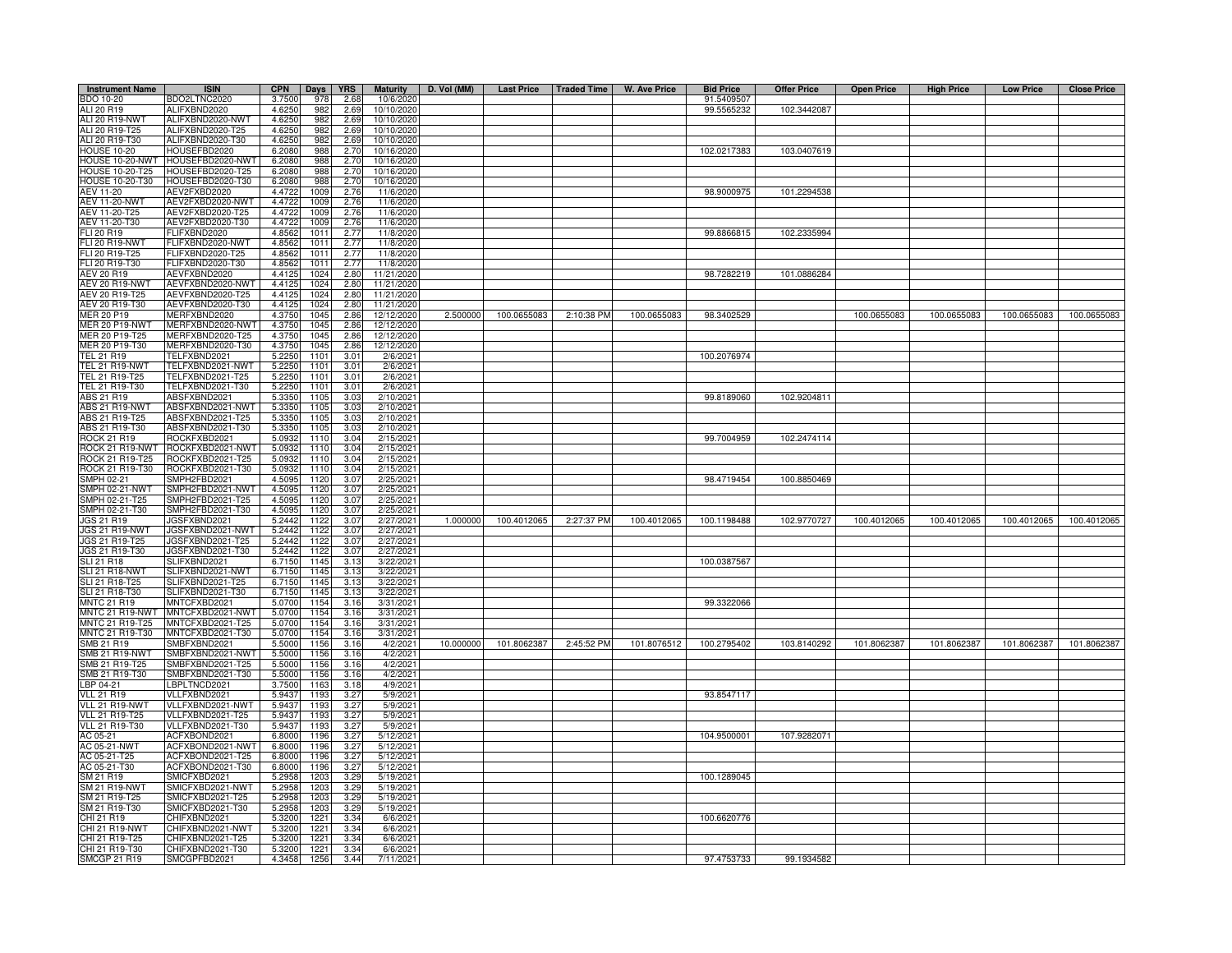| <b>Instrument Name</b>                                                             | <b>ISIN</b>                                                            | <b>CPN</b>       | Days         | <b>YRS</b>   | <b>Maturity</b>                    | D. Vol (MM) | Last Price   Traded Time |            | W. Ave Price | <b>Bid Price</b> | <b>Offer Price</b> | <b>Open Price</b> | <b>High Price</b> | <b>Low Price</b> | <b>Close Price</b> |
|------------------------------------------------------------------------------------|------------------------------------------------------------------------|------------------|--------------|--------------|------------------------------------|-------------|--------------------------|------------|--------------|------------------|--------------------|-------------------|-------------------|------------------|--------------------|
|                                                                                    | SMCGP 21 R19-NWT SMCGPFBD2021-NWT                                      | 4.3458           | 1256         | 3.44         | 7/11/2021                          |             |                          |            |              |                  |                    |                   |                   |                  |                    |
|                                                                                    | SMCGP 21 R19-T25 SMCGPFBD2021-T25<br>SMCGP 21 R19-T30 SMCGPFBD2021-T30 | 4.3458           | 1256<br>1256 | 3.44         | 7/11/2021<br>$\frac{1}{7}$ 11/2021 |             |                          |            |              |                  |                    |                   |                   |                  |                    |
| GTCAP 21 R19                                                                       | GTCFXBND2021                                                           | 4.3458<br>5.1965 | 1283         | 3.44<br>3.51 | 8/7/2021                           |             |                          |            |              | 94.4202534       |                    |                   |                   |                  |                    |
|                                                                                    | GTCAP 21 R19-NWT GTCFXBND2021-NWT                                      | 5.1965           | 1283         | 3.51         | 8/7/2021                           |             |                          |            |              |                  |                    |                   |                   |                  |                    |
| GTCAP 21 R19-T25                                                                   | GTCFXBND2021-T25                                                       | 5.1965           | 1283         | 3.51         | 8/7/2021                           |             |                          |            |              |                  |                    |                   |                   |                  |                    |
| 3TCAP 21 R19-T30                                                                   | GTCFXBND2021-T30                                                       | 5.1965           | 1283         | 3.51         | 8/7/2021                           |             |                          |            |              |                  |                    |                   |                   |                  |                    |
| <b>SMPH 21 R19</b>                                                                 | SMPHFXBD2021                                                           | 5.2006           | 1308         | 3.58         | 9/1/2021                           |             |                          |            |              | 99.0302856       |                    |                   |                   |                  |                    |
| SMPH 21 R19-NWT<br>SMPH 21 R19-T25                                                 | SMPHFXBD2021-NWT<br>SMPHFXBD2021-T25                                   | 5.2006<br>5.2006 | 1308<br>1308 | 3.58<br>3.58 | 9/1/2021<br>9/1/2021               |             |                          |            |              |                  |                    |                   |                   |                  |                    |
| SMPH 21 R19-T30                                                                    | SMPHFXBD2021-T30                                                       | 5.2006           | 1308         | 3.58         | 9/1/2021                           |             |                          |            |              |                  |                    |                   |                   |                  |                    |
| PG 21 R20                                                                          | CPGIFXBD2021                                                           | 6.9758           | 1309         | 3.58         | 9/2/2021                           |             |                          |            |              | 95.3266875       | 102.6364904        |                   |                   |                  |                    |
| <b>CPG 21 R20-NWT</b>                                                              | CPGIFXBD2021-NWT                                                       | 6.9758           | 1309         | 3.58         | 9/2/2021                           |             |                          |            |              |                  |                    |                   |                   |                  |                    |
| CPG 21 R20-T25                                                                     | CPGIFXBD2021-T25                                                       | 6.9758           | 1309         | 3.58         | 9/2/2021                           |             |                          |            |              |                  |                    |                   |                   |                  |                    |
| CPG 21 R20-T30<br>AP 21 R19                                                        | CPGIFXBD2021-T30<br>APCFXBND2021                                       | 6.9758<br>5.2050 | 1309<br>1317 | 3.58<br>3.61 | 9/2/2021<br>9/10/2021              |             |                          |            |              | 99.0382809       |                    |                   |                   |                  |                    |
| <b>AP 21 R19-NWT</b>                                                               | APCFXBND2021-NWT                                                       | 5.2050           | 1317         | 3.61         | 9/10/2021                          |             |                          |            |              |                  |                    |                   |                   |                  |                    |
| AP 21 R19-T25                                                                      | APCFXBND2021-T25                                                       | 5.2050           | 1317         | 3.61         | 9/10/2021                          |             |                          |            |              |                  |                    |                   |                   |                  |                    |
| AP 21 R19-T30                                                                      | APCFXBND2021-T30                                                       | 5.2050           | 1317         | 3.61         | 9/10/2021                          |             |                          |            |              |                  |                    |                   |                   |                  |                    |
| PCOR 21 R19                                                                        | PCORFXBD2021                                                           | 4.0032           | 1364         | 3.73         | 10/27/2021                         | 2.300000    | 97.3712990               | 2:06:28 PM | 97.3712990   | 95.6274444       | 99.6658160         | 97.3712990        | 97.3712990        | 97.3712990       | 97.3712990         |
| PCOR 21 R19-NWT<br>PCOR 21 R19-T25                                                 | PCORFXBD2021-NWT<br>PCORFXBD2021-T25                                   | 4.0032<br>4.0032 | 1364<br>1364 | 3.73<br>3.73 | 10/27/2021<br>10/27/202            |             |                          |            |              |                  |                    |                   |                   |                  |                    |
| PCOR 21 R19-T30                                                                    | PCORFXBD2021-T30                                                       | 4.0032           | 1364         | 3.73         | 10/27/2021                         |             |                          |            |              |                  |                    |                   |                   |                  |                    |
| MBT 11-21                                                                          | MBTLTNCD2021                                                           | 4.2500           | 1389         | 3.80         | 11/21/2021                         |             |                          |            |              |                  |                    |                   |                   |                  |                    |
| FLI 21 R20                                                                         | FLIFXBND2021                                                           | 5.4000           | 1402         | 3.84         | 12/4/2021                          | 3.000000    | 100.3436578              | 9:52:51 AM | 100.3434575  | 99.9978968       | 104.2352096        | 100.3436578       | 100.3436578       | 100.3436578      | 100.3436578        |
| <b>FLI 21 R20-NWT</b>                                                              | FLIFXBND2021-NWT                                                       | 5.4000           | 1402         | 3.84         | 12/4/2021                          |             |                          |            |              |                  |                    |                   |                   |                  |                    |
| FLI 21 R20-T25                                                                     | FLIFXBND2021-T25                                                       | 5.4000           | 1402         | 3.84         | 12/4/2021                          |             |                          |            |              |                  |                    |                   |                   |                  |                    |
| FLI 21 R20-T30<br><b>RLC 02-22</b>                                                 | FLIFXBND2021-T30<br>RLCFXBND2022                                       | 5.4000<br>4.8000 | 1402<br>1483 | 3.84<br>4.06 | 12/4/2021<br>2/23/2022             |             |                          |            |              | 97.8345561       | 102.2162106        |                   |                   |                  |                    |
| <b>RLC 02-22-NWT</b>                                                               | RLCFXBND2022-NWT                                                       | 4.8000           | 1483         | 4.06         | 2/23/2022                          |             |                          |            |              |                  |                    |                   |                   |                  |                    |
| RLC 02-22-T25                                                                      | RLCFXBND2022-T25                                                       | 4.8000           | 1483         | 4.06         | 2/23/2022                          |             |                          |            |              |                  |                    |                   |                   |                  |                    |
| RLC 02-22-T30                                                                      | RLCFXBND2022-T30                                                       | 4.8000           | 1483         | 4.06         | 2/23/2022                          |             |                          |            |              |                  |                    |                   |                   |                  |                    |
| <b>SMC 22 R20</b>                                                                  | SMCFXBND2022                                                           | 4.8243           | 1489         | 4.08         | 3/1/2022                           | 0.340000    | 98.6240902               | 3:06:47 PM | 98.6240902   | 97.5419644       |                    | 98.6240902        | 98.6240902        | 98.6240902       | 98.6240902         |
|                                                                                    | SMCFXBND2022-NWT<br>SMCFXBND2022-T25                                   | 4.8243<br>4.8243 | 1489<br>1489 | 4.08<br>4.08 | 3/1/2022<br>3/1/2022               |             |                          |            |              |                  |                    |                   |                   |                  |                    |
|                                                                                    | SMCFXBND2022-T30                                                       | 4.824            | 1489         | 4.08         | 3/1/2022                           |             |                          |            |              |                  |                    |                   |                   |                  |                    |
| SMC 22 R20-NWT<br>SMC 22 R20-T25<br>SMC 22 R20-T30<br>SMB 22 R19<br>SMB 22 R19-NWT | SMBFXBND2022                                                           | 6.6000           | 1521         | 4.16         | 4/2/2022                           | 4.000000    | 104.7968252              | 3:02:30 PM | 104.7968252  | 103.6627887      | 107.5015081        | 104.7968252       | 104.7968252       | 104.7968252      | 104.7968252        |
|                                                                                    | SMBFXBND2022-NWT                                                       | 6.6000           | 1521         | 4.16         | 4/2/2022                           |             |                          |            |              |                  |                    |                   |                   |                  |                    |
| SMB 22 R19-T25                                                                     | SMBFXBND2022-T25                                                       | 6.6000           | 1521         | 4.16         | 4/2/2022                           |             |                          |            |              |                  |                    |                   |                   |                  |                    |
| SMB 22 R19-T30<br>SMC 04-22 R20                                                    | SMBFXBND2022-T30<br>SMC2FXBD2022                                       | 6.6000<br>5.1923 | 1521<br>1526 | 4.16<br>4.18 | 4/2/2022<br>4/7/2022               |             |                          |            |              | 99.2252114       |                    |                   |                   |                  |                    |
| SMC 04-22 R20-NW                                                                   | SMC2FXBD2022-NWT                                                       | 5.1923           | 1526         | 4.18         | 4/7/2022                           |             |                          |            |              |                  |                    |                   |                   |                  |                    |
| MC 04-22 R20-T25                                                                   | SMC2FXBD2022-T25                                                       | 5.192            | 1526         | 4.18         | 4/7/2022                           |             |                          |            |              |                  |                    |                   |                   |                  |                    |
| MC 04-22 R20-T30                                                                   | SMC2FXBD2022-T30                                                       | 5.192            | 1526         | 4.18         | 4/7/2022                           |             |                          |            |              |                  |                    |                   |                   |                  |                    |
| ALI 22 R19                                                                         | ALIFXBND2022                                                           | 6.0000           | 1546         | 4.23         | 4/27/2022                          |             |                          |            |              | 102.2364016      | 106.9154120        |                   |                   |                  |                    |
| <b>ALI 22 R19-NWT</b><br>ALI 22 R19-T25                                            | ALIFXBND2022-NWT<br>ALIFXBND2022-T25                                   | 6.0000<br>6.0000 | 1546<br>1546 | 4.23<br>42:  | 4/27/2022<br>4/27/2022             |             |                          |            |              |                  |                    |                   |                   |                  |                    |
| ALI 22 R19-T30                                                                     | ALIFXBND2022-T30                                                       | 6.0000           | 1546         | 4.23         | 4/27/2022                          |             |                          |            |              |                  |                    |                   |                   |                  |                    |
| ALI 22 4.5                                                                         | ALI2FXBD2022                                                           | 4.5000           | 1548         | 4.24         | 4/29/2022                          |             |                          |            |              | 96.2523994       | 101.1494054        |                   |                   |                  |                    |
| ALI 22 4.5-NWT                                                                     | ALI2FXBD2022-NWT                                                       | 4.5000           | 1548         | 4.24         | 4/29/2022                          |             |                          |            |              |                  |                    |                   |                   |                  |                    |
| ALI 22 4.5-T25                                                                     | ALI2FXBD2022-T25                                                       | 4.5000           | 1548         | 4.24         | 4/29/2022                          |             |                          |            |              |                  |                    |                   |                   |                  |                    |
| ALI 22 4.5-T30<br>PSB 04-22                                                        | ALI2FXBD2022-T30<br>PSBLTNCD2022                                       | 4.5000<br>3.5000 | 1548<br>1549 | 4.24<br>4.24 | 4/29/2022<br>4/30/2022             |             |                          |            |              |                  |                    |                   |                   |                  |                    |
| CHIB 05-22                                                                         | CHIBLTNC2022                                                           | 3.2500           | 1567         | 4.29         | 5/18/2022                          |             |                          |            |              |                  |                    |                   |                   |                  |                    |
| <b>SLTC 22 R20</b>                                                                 | SLTCFXBD2022                                                           | 5.5796           | 1571         | 4.30         | 5/22/2022                          |             |                          |            |              | 100.3017887      | 104.2053717        |                   |                   |                  |                    |
| SLTC 22 R20-NWT                                                                    | SLTCFXBD2022-NWT                                                       | 5.5796           | 1571         | 4.30         | 5/22/2022                          |             |                          |            |              |                  |                    |                   |                   |                  |                    |
| SLTC 22 R20-T25                                                                    | SLTCFXBD2022-T25                                                       | 5.5796           | 1571         | 4.30         | 5/22/2022                          |             |                          |            |              |                  |                    |                   |                   |                  |                    |
| SLTC 22 R20-T30<br>PNB 06-22                                                       | SLTCFXBD2022-T30<br>PNBLTNCD2022                                       | 5.5796<br>3.2500 | 1571<br>1586 | 4.30<br>4.34 | 5/22/2022<br>6/6/2022              |             |                          |            |              |                  |                    |                   |                   |                  |                    |
| HOUSE 22 R20                                                                       | HOUSEFBD2022                                                           | 6.1310           | 1626         | 4.45         | 7/16/2022                          |             |                          |            |              | 93.5838911       |                    |                   |                   |                  |                    |
|                                                                                    | HOUSE 22 R20-NWT HOUSEFBD2022-NWT                                      | 6.1310           | 1626         | 4.45         | 7/16/2022                          |             |                          |            |              |                  |                    |                   |                   |                  |                    |
|                                                                                    | HOUSE 22 R20-T25 HOUSEFBD2022-T25                                      | 6.1310           | 1626         | 4.45         | 7/16/2022                          |             |                          |            |              |                  |                    |                   |                   |                  |                    |
|                                                                                    | HOUSE 22 R20-T30 HOUSEFBD2022-T30                                      | 6.1310           | 1626         | 4.45         | 7/16/2022                          |             |                          |            |              |                  |                    |                   |                   |                  |                    |
| SM 22 R19<br><b>SM 22 R19-NWT</b>                                                  | SMICFXBD2022                                                           | 6.9442           | 1626         | 4.45         | 7/16/2022<br>7/16/2022             |             | 2.000000 107.8750902     | 9:43:48 AM | 107.8796806  | 107.6810809      | 109.7716458        | 107.8750902       | 107.8750902       | 107.8750902      | 107.8750902        |
| SM 22 R19-T25                                                                      | SMICFXBD2022-NWT<br>SMICFXBD2022-T25                                   | 6.9442<br>6.9442 | 1626<br>1626 | 4.45<br>4.45 | 7/16/2022                          |             |                          |            |              |                  |                    |                   |                   |                  |                    |
| SM 22 R19-T30                                                                      | SMICFXBD2022-T30                                                       | 6.9442           | 1626         | 4.45         | 7/16/2022                          |             |                          |            |              |                  |                    |                   |                   |                  |                    |
| <b>AEV 22 R20</b>                                                                  | AEVFXBND2022                                                           | 5.0056           | 1647         | 4.51         | 8/6/2022                           |             |                          |            |              | 100.2232734      |                    |                   |                   |                  |                    |
| AEV 22 R20-NWT                                                                     | AEVFXBND2022-NWT                                                       | 5.0056           | 1647         | 4.51         | 8/6/2022                           |             |                          |            |              |                  |                    |                   |                   |                  |                    |
| AEV 22 R20-T25<br>AEV 22 R20-T30                                                   | AEVFXBND2022-T25<br>AEVFXBND2022-T30                                   | 5.0056<br>5.0056 | 1647<br>1647 | 4.51<br>4.51 | 8/6/2022<br>8/6/2022               |             |                          |            |              |                  |                    |                   |                   |                  |                    |
| FLI 22 R20                                                                         | FLIFXBND2022                                                           | 5.3567           | 1661         | 4.55         | 8/20/2022                          |             |                          |            |              | 99.4247965       |                    |                   |                   |                  |                    |
| <b>FLI 22 R20-NWT</b>                                                              | FLIFXBND2022-NWT                                                       | 5.3567           | 1661         | 4.55         | 8/20/2022                          |             |                          |            |              |                  |                    |                   |                   |                  |                    |
| FLI 22 R20-T25                                                                     | FLIFXBND2022-T25                                                       | 5.3567           | 1661         | 4.55         | 8/20/2022                          |             |                          |            |              |                  |                    |                   |                   |                  |                    |
| FLI 22 R20-T30                                                                     | FLIFXBND2022-T30                                                       | 5.3567           | 1661         | 4.55         | 8/20/2022                          |             |                          |            |              |                  |                    |                   |                   |                  |                    |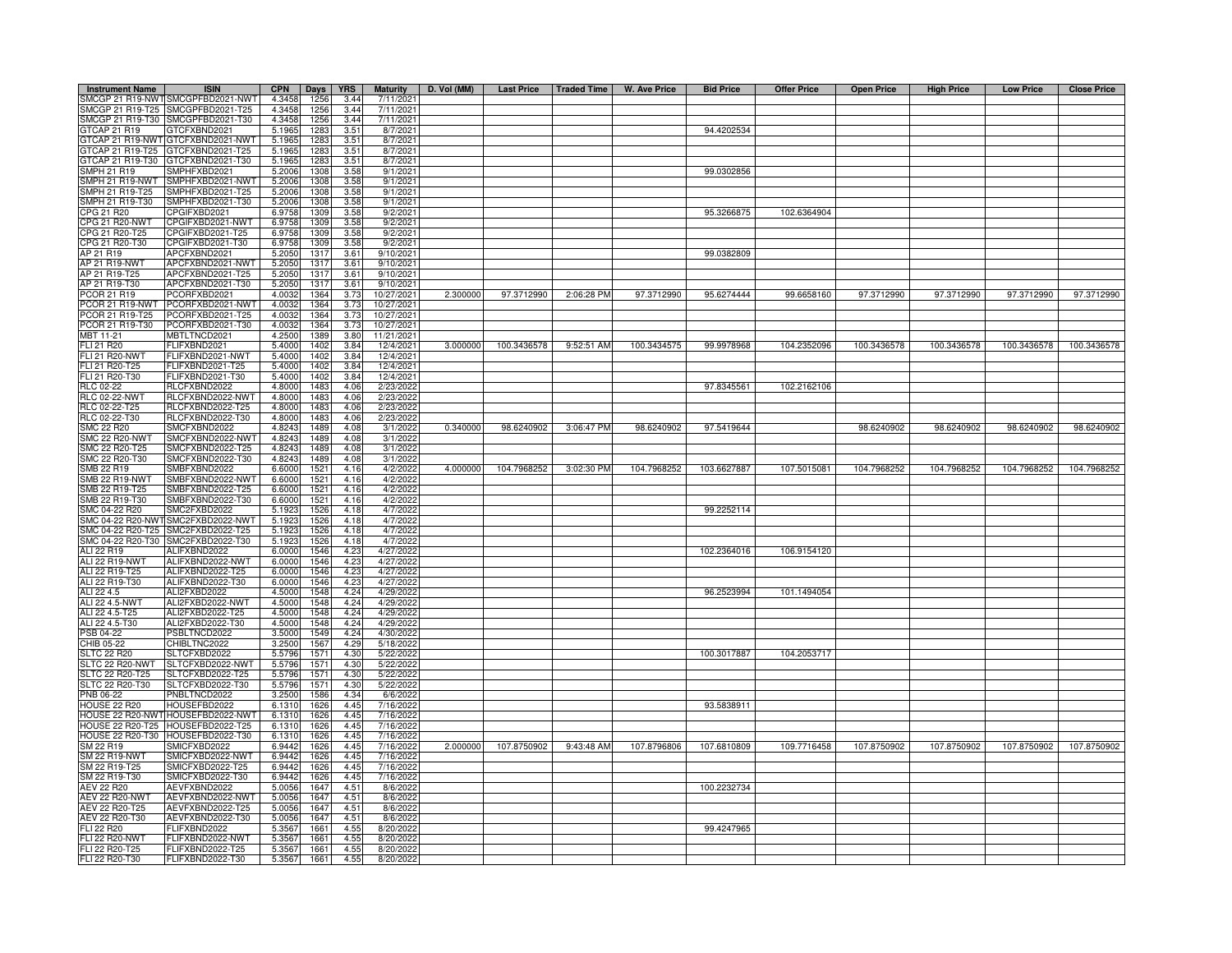| <b>Instrument Name</b>              | <b>ISIN</b>                          | <b>CPN</b>       | Days         | <b>YRS</b>   | <b>Maturity</b>         | D. Vol (MM) |            | Last Price   Traded Time | W. Ave Price | <b>Bid Price</b> | <b>Offer Price</b> | <b>Open Price</b> | <b>High Price</b> | <b>Low Price</b> | <b>Close Price</b> |
|-------------------------------------|--------------------------------------|------------------|--------------|--------------|-------------------------|-------------|------------|--------------------------|--------------|------------------|--------------------|-------------------|-------------------|------------------|--------------------|
| W 09-22                             | EWBLTNCD2022                         | 4.0000           | 1693         | 4.64         | 9/21/202                |             |            |                          |              |                  |                    |                   |                   |                  |                    |
| PNB 10-22                           | PNB2LTNC2022                         | 3.7500           | 1729         | 4.73         | 10/27/202               |             |            |                          |              |                  |                    |                   |                   |                  |                    |
| CHIB 12-22                          | CHIB2LTN2022                         | 3.6500           | 1765         | 4.83         | 12/2/2022               |             |            |                          |              |                  |                    |                   |                   |                  |                    |
| <b>RBANK 12-22</b>                  | RBANKLTN2022                         | 4.1250           | 1779         | 4.87         | 12/16/2022              |             |            |                          |              |                  |                    |                   |                   |                  |                    |
| SMCGP 22 R20                        | SMCGPFBD2022                         | 5.3750           | 1785         | 4.89         | 12/22/2022              | 0.050000    | 97.1578126 | 2:25:10 PM               | 97.1578126   | 96.9511231       | 100.3835520        | 97.1578126        | 97.1578126        | 97.1578126       | 97.1578126         |
|                                     | SMCGP 22 R20-NWT SMCGPFBD2022-NWT    | 5.3750           | 1785         | 4.89         | 12/22/2022              |             |            |                          |              |                  |                    |                   |                   |                  |                    |
| SMCGP 22 R20-T25<br>MCGP 22 R20-T30 | SMCGPFBD2022-T25<br>SMCGPFBD2022-T30 | 5.3750<br>5.3750 | 1785<br>1785 | 4.89<br>4.89 | 12/22/2022<br>12/22/202 |             |            |                          |              |                  |                    |                   |                   |                  |                    |
| PI 01-23 R20                        | CPIFXBND2023                         | 5.0496           | 1801         | 4.93         | 1/7/202                 |             |            |                          |              | 99.9967158       |                    |                   |                   |                  |                    |
| CPI 01-23 R20-NWT                   | CPIFXBND2023-NWT                     | 5.0496           | 1801         | 4.93         | 1/7/2023                |             |            |                          |              |                  |                    |                   |                   |                  |                    |
| CPI 01-23 R20-T25                   | CPIFXBND2023-T25                     | 5.0496           | 1801         | 4.93         | 1/7/202                 |             |            |                          |              |                  |                    |                   |                   |                  |                    |
| PI 01-23 R20-T30                    | CPIFXBND2023-T30                     | 5.0496           | 1801         | 4.93         | 1/7/202                 |             |            |                          |              |                  |                    |                   |                   |                  |                    |
| <b>CB 02-23</b>                     | RCBLTNCD2023                         | 3.7500           | 1836         | 5.03         | 2/11/202                |             |            |                          |              |                  |                    |                   |                   |                  |                    |
| BDO 02-23                           | BDOLTNCD2023                         | 3.6250           | 1843         | 5.05         | 2/18/202                |             |            |                          |              |                  |                    |                   |                   |                  |                    |
| GTCAP 23 R20                        | GTCFXBND2023                         | 5.0937           | 1852         | 5.07         | 2/27/2023               |             |            |                          |              | 98.6471365       |                    |                   |                   |                  |                    |
|                                     | 3TCAP 23 R20-NWT GTCFXBND2023-NWT    | 5.0937           | 1852         | 5.07         | 2/27/2023               |             |            |                          |              |                  |                    |                   |                   |                  |                    |
|                                     | GTCAP 23 R20-T25 GTCFXBND2023-T25    | 5.0937           | 1852         | 5.07         | 2/27/202                |             |            |                          |              |                  |                    |                   |                   |                  |                    |
|                                     | GTCAP 23 R20-T30 GTCFXBND2023-T30    | 5.0937           | 1852         | 5.07         | 2/27/202                |             |            |                          |              |                  |                    |                   |                   |                  |                    |
| PNB 04-23<br>EDC 23 R19             | PNBLTNCD2023<br>EDCFXBND2023         | 3.8750<br>4.7312 | 1910<br>1917 | 5.23<br>5.25 | 4/26/202<br>5/3/202     |             |            |                          |              | 88.5412244       |                    |                   |                   |                  |                    |
| EDC 23 R19-NWT                      | EDCFXBND2023-NWT                     | 4.7312           | 1917         | 5.25         | 5/3/202                 |             |            |                          |              |                  |                    |                   |                   |                  |                    |
| EDC 23 R19-T25                      | EDCFXBND2023-T25                     | 4.7312           | 1917         | 5.25         | 5/3/202                 |             |            |                          |              |                  |                    |                   |                   |                  |                    |
| EDC 23 R19-T30                      | EDCFXBND2023-T30                     | 4.7312           | 1917         | 5.25         | 5/3/202                 |             |            |                          |              |                  |                    |                   |                   |                  |                    |
| <b>SECB 05-23</b>                   | SECBLTNC2023                         | 3.8750           | 1922         | 5.26         | 5/8/202                 | 4.000000    | 86.8374290 | 3:53:39 PM               | 86.5791306   |                  |                    | 86.3327311        | 86.8374290        | 86.3327311       | 86.8374290         |
| BPI 05-23                           | BPILTNCD2023                         | 3.7500           | 1938         | 5.31         | 5/24/202                |             |            |                          |              |                  |                    |                   |                   |                  |                    |
| AC 23 R22                           | ACFXBOND2023                         | 3.9200           | 1982         | 5.43         | 7/7/202                 |             |            |                          |              | 92.6213711       |                    |                   |                   |                  |                    |
| AC 23 R22-NWT                       | ACFXBOND2023-NWT                     | 3.9200           | 1982         | 5.43         | 7/7/202                 |             |            |                          |              |                  |                    |                   |                   |                  |                    |
| AC 23 R22-T25                       | ACFXBOND2023-T25                     | 3.9200           | 1982         | 5.43         | 7/7/2023                |             |            |                          |              |                  |                    |                   |                   |                  |                    |
| AC 23 R22-T30                       | ACFXBOND2023-T30                     | 3.9200           | 1982         | 5.43         | 7/7/202                 |             |            |                          |              |                  |                    |                   |                   |                  |                    |
| <b>SMCGP 23 R21</b>                 | SMCGPFBD2023                         | 4.757            | 1986         | 5.44         | 7/11/202                |             |            |                          |              | 96.2967089       |                    |                   |                   |                  |                    |
|                                     | SMCGP 23 R21-NWT SMCGPFBD2023-NWT    | 4.757            | 1986         | 5.44         | 7/11/202                |             |            |                          |              |                  |                    |                   |                   |                  |                    |
| SMCGP 23 R21-T25                    | SMCGPFBD2023-T25                     | 4.757            | 1986         | 5.44         | 7/11/202                |             |            |                          |              |                  |                    |                   |                   |                  |                    |
| SMCGP 23 R21-T30<br>GLO 23 R20      | SMCGPFBD2023-T30<br>GLOFXBND2023     | 4.7575<br>5.279  | 1986<br>1992 | 5.44<br>5.45 | 7/11/202<br>7/17/202    |             |            |                          |              | 98.9633370       |                    |                   |                   |                  |                    |
| GLO 23 R20-NWT                      | GLOFXBND2023-NWT                     | 5.2792           | 1992         | 5.45         | 7/17/202                |             |            |                          |              |                  |                    |                   |                   |                  |                    |
| GLO 23 R20-T25                      | GLOFXBND2023-T25                     | 5.2792           | 1992         | 5.45         | 7/17/202                |             |            |                          |              |                  |                    |                   |                   |                  |                    |
| GLO 23 R20-T30                      | GLOFXBND2023-T30                     | 5.279            | 1992         | 5.45         | 7/17/202                |             |            |                          |              |                  |                    |                   |                   |                  |                    |
| MBT 09-23                           | MBTLTNCD2023                         | 3.500            | 2056         | 5.63         | 9/19/2023               |             |            |                          |              |                  |                    |                   |                   |                  |                    |
| ALI 23 R22                          | ALIFXBND2023                         | 3.891            | 2074         | 5.68         | 10/7/202                |             |            |                          |              | 91.4320887       |                    |                   |                   |                  |                    |
| ALI 23 R22-NWT                      | ALIFXBND2023-NWT                     | 3.8915           | 2074         | 5.68         | 10/7/2023               |             |            |                          |              |                  |                    |                   |                   |                  |                    |
| ALI 23 R22-T25                      | ALIFXBND2023-T25                     | 3.8915           | 2074         | 5.68         | 10/7/2023               |             |            |                          |              |                  |                    |                   |                   |                  |                    |
| ALI 23 R22-T30                      | ALIFXBND2023-T30                     | 3.8915           | 2074         | 5.68         | 10/7/2023               |             |            |                          |              |                  |                    |                   |                   |                  |                    |
| <b>PCOR 23 R21</b>                  | PCORFXBD2023                         | 4.5219           | 2094         | 5.73         | 10/27/2023              |             |            |                          |              | 92.8679852       |                    |                   |                   |                  |                    |
| PCOR 23 R21-NWT                     | PCORFXBD2023-NWT                     | 4.521            | 2094         | 5.73         | 10/27/202               |             |            |                          |              |                  |                    |                   |                   |                  |                    |
| PCOR 23 R21-T25<br>PCOR 23 R21-T30  | PCORFXBD2023-T25<br>PCORFXBD2023-T30 | 4.521<br>4.5219  | 2094<br>2094 | 5.73<br>5.73 | 10/27/202<br>10/27/202  |             |            |                          |              |                  |                    |                   |                   |                  |                    |
| <b>LI 23 R20</b>                    | FLIFXBND2023                         | 5.433            | 2106         | 5.77         | 11/8/202                |             |            |                          |              | 98.6958365       |                    |                   |                   |                  |                    |
| <b>FLI 23 R20-NWT</b>               | FLIFXBND2023-NWT                     | 5.433            | 2106         | 5.77         | 11/8/202                |             |            |                          |              |                  |                    |                   |                   |                  |                    |
| <b>LI 23 R20-T25</b>                | FLIFXBND2023-T25                     | 5.433            | 2106         | 5.77         | 11/8/202                |             |            |                          |              |                  |                    |                   |                   |                  |                    |
| LI 23 R20-T30                       | FLIFXBND2023-T30                     | 5.4333           | 2106         | 5.77         | 11/8/202                |             |            |                          |              |                  |                    |                   |                   |                  |                    |
| AEV 23 R20                          | AEVFXBND2023                         | 4.6188           | 2119         | 5.80         | 11/21/202               |             |            |                          |              | 95.1640608       |                    |                   |                   |                  |                    |
| <b>AEV 23 R20-NWT</b>               | AEVFXBND2023-NWT                     | 4.6188           | 2119         | 5.80         | 11/21/202               |             |            |                          |              |                  |                    |                   |                   |                  |                    |
| AEV 23 R20-T25                      | AEVFXBND2023-T25                     | 4.6188           | 2119         | 5.80         | 11/21/2023              |             |            |                          |              |                  |                    |                   |                   |                  |                    |
| AEV 23 R20-T30                      | AEVFXBND2023-T30                     | 4.6188           | 2119         | 5.80         | 11/21/202               |             |            |                          |              |                  |                    |                   |                   |                  |                    |
| SM 23 R21                           | SMICFXBD2023                         | 5.1590           | 2137         | 5.85         | 12/9/202                | 1.000000    | 97.5734662 | 11:15:10 AM              | 97.5734662   | 98.3052859       |                    | 97.5734662        | 97.5734662        | 97.5734662       | 97.5734662         |
| SM 23 R21-NWT<br>SM 23 R21-T25      | SMICFXBD2023-NWT                     | 5.1590           | 2137         | 5.85         | 12/9/202                |             |            |                          |              |                  |                    |                   |                   |                  |                    |
| SM 23 R21-T30                       | SMICFXBD2023-T25<br>SMICFXBD2023-T30 | 5.1590<br>5.1590 | 2137<br>2137 | 5.85<br>5.85 | 12/9/202<br>12/9/202    |             |            |                          |              |                  |                    |                   |                   |                  |                    |
| FDC 24 R21                          | FDCFXBND2024                         | 6.1458           | 2183         | 5.98         | 1/24/2024               |             |            |                          |              | 101.9902573      |                    |                   |                   |                  |                    |
| <b>FDC 24 R21-NWT</b>               | FDCFXBND2024-NWT                     | 6.1458           | 2183         | 5.98         | 1/24/2024               |             |            |                          |              |                  |                    |                   |                   |                  |                    |
| FDC 24 R21-T25                      | FDCFXBND2024-T25                     | 6.1458           | 2183         | 5.98         | 1/24/2024               |             |            |                          |              |                  |                    |                   |                   |                  |                    |
| FDC 24 R21-T30                      | FDCFXBND2024-T30                     | 6.1458           | 2183         | 5.98         | 1/24/2024               |             |            |                          |              |                  |                    |                   |                   |                  |                    |
| <b>ALI 24 R20</b>                   | ALIFXBND2024                         | 5.0000           | 2189         | 5.99         | 1/30/2024               |             |            |                          |              | 97.4747521       | 102.6024899        |                   |                   |                  |                    |
| <b>ALI 24 R20-NWT</b>               | ALIFXBND2024-NWT                     | 5.0000           | 2189         | 5.99         | 1/30/2024               |             |            |                          |              |                  |                    |                   |                   |                  |                    |
| ALI 24 R20-T25                      | ALIFXBND2024-T25                     | 5.0000           | 2189         | 5.99         | 1/30/2024               |             |            |                          |              |                  |                    |                   |                   |                  |                    |
| ALI 24 R20-T30                      | ALIFXBND2024-T30                     | 5.0000           | 2189         | 5.99         | 1/30/2024               |             |            |                          |              |                  |                    |                   |                   |                  |                    |
| <b>TEL 24 R21</b>                   | TELFXBND2024                         | 5.2813           | 2196         | 6.01         | 2/6/2024                |             |            |                          |              | 98.1306811       |                    |                   |                   |                  |                    |
| <b>TEL 24 R21-NWT</b>               | TELFXBND2024-NWT                     | 5.2813           | 2196         | 6.01         | 2/6/2024                |             |            |                          |              |                  |                    |                   |                   |                  |                    |
| TEL 24 R21-T25<br>TEL 24 R21-T30    | TELFXBND2024-T25<br>TELFXBND2024-T30 | 5.2813<br>5.281  | 2196<br>2196 | 6.01<br>6.01 | 2/6/2024<br>2/6/2024    |             |            |                          |              |                  |                    |                   |                   |                  |                    |
| <b>JGS 24 R20</b>                   | JGSFXBND2024                         | 5.3000           | 2217         | 6.07         | 2/27/2024               |             |            |                          |              | 98.9748534       |                    |                   |                   |                  |                    |
| <b>JGS 24 R20-NWT</b>               | JGSFXBND2024-NWT                     | 5.300            | 2217         | 6.07         | 2/27/2024               |             |            |                          |              |                  |                    |                   |                   |                  |                    |
| <b>JGS 24 R20-T25</b>               | JGSFXBND2024-T25                     | 5.300            | 2217         | 6.07         | 2/27/2024               |             |            |                          |              |                  |                    |                   |                   |                  |                    |
| JGS 24 R20-T30                      | JGSFXBND2024-T30                     | 5.300            | 2217         | 6.07         | 2/27/202                |             |            |                          |              |                  |                    |                   |                   |                  |                    |
| <b>SMC 24 R22</b>                   | SMCFXBND2024                         | 5.2840           | 2220         | 6.08         | 3/1/2024                |             |            |                          |              | 93.9277924       |                    |                   |                   |                  |                    |
|                                     |                                      |                  |              |              |                         |             |            |                          |              |                  |                    |                   |                   |                  |                    |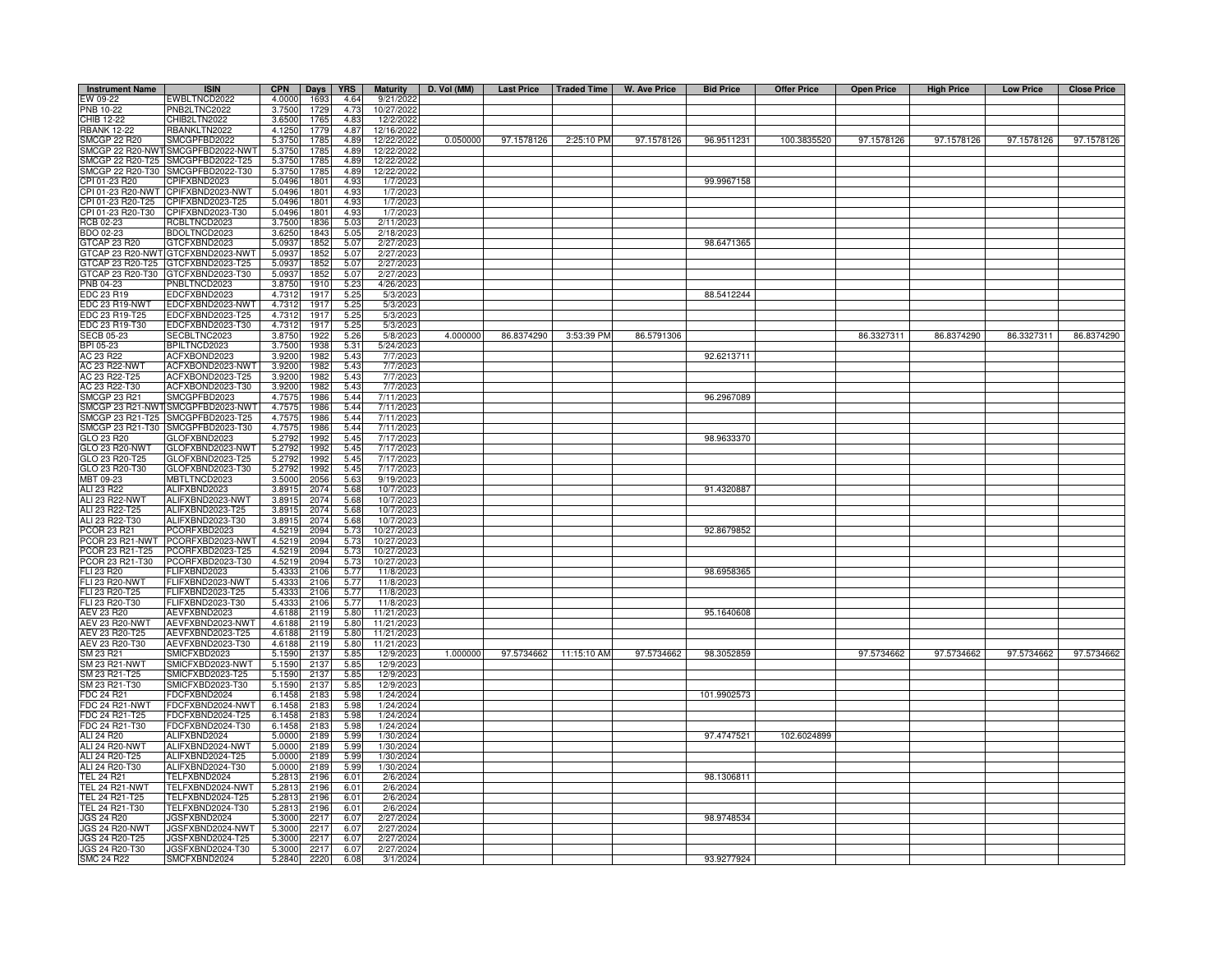| <b>Instrument Name</b>                 | <b>ISIN</b>                                       | <b>CPN</b>       | Days         | <b>YRS</b>   | <b>Maturity</b>          | D. Vol (MM) | <b>Last Price</b> | Traded Time | W. Ave Price | <b>Bid Price</b> | <b>Offer Price</b> | <b>Open Price</b> | <b>High Price</b> | <b>Low Price</b> | <b>Close Price</b> |
|----------------------------------------|---------------------------------------------------|------------------|--------------|--------------|--------------------------|-------------|-------------------|-------------|--------------|------------------|--------------------|-------------------|-------------------|------------------|--------------------|
| SMC 24 R22-NWT                         | SMCFXBND2024-NWT                                  | 5.2840           | 2220         | 6.08         | 3/1/2024                 |             |                   |             |              |                  |                    |                   |                   |                  |                    |
| SMC 24 R22-T25                         | SMCFXBND2024-T25                                  | 5.2840           | 2220         | 6.08         | 3/1/2024                 |             |                   |             |              |                  |                    |                   |                   |                  |                    |
| SMC 24 R22-T30                         | SMCFXBND2024-T30                                  | 5.2840           | 2220         | 6.08         | 3/1/2024                 | 0.500000    | 102.3851971       | 10:57:41 AM |              |                  |                    | 102.3851971       | 102.3851971       | 102.3851971      | 102.3851971        |
| STIESG 24 R22<br>TIESG 24 R22-NWT      | STIGFXBD2024<br>STIGFXBD2024-NWT                  | 5.8085<br>5.8085 | 2242<br>2242 | 6.14<br>6.14 | 3/23/2024<br>3/23/2024   |             |                   |             | 102.3851971  | 102.1216326      |                    |                   |                   |                  |                    |
| TIESG 24 R22-T25                       | STIGFXBD2024-T25                                  | 5.8085           | 2242         | 6.14         | 3/23/2024                |             |                   |             |              |                  |                    |                   |                   |                  |                    |
| TIESG 24 R22-T30                       | STIGFXBD2024-T30                                  | 5.8085           | 2242         | 6.14         | 3/23/2024                |             |                   |             |              |                  |                    |                   |                   |                  |                    |
| MEG 24 R22                             | MEGFXBND2024                                      | 5.3535           | 2247         | 6.15         | 3/28/2024                |             |                   |             |              | 100.2704161      | 101.8468434        |                   |                   |                  |                    |
| <b>MEG 24 R22-NWT</b>                  | MEGFXBND2024-NWT                                  | 5.3535           | 2247         | 6.15         | 3/28/2024                |             |                   |             |              |                  |                    |                   |                   |                  |                    |
| MEG 24 R22-T25                         | MEGFXBND2024-T25                                  | 5.3535           | 224          | 6.15         | 3/28/2024                |             |                   |             |              |                  |                    |                   |                   |                  |                    |
| MEG 24 R22-T30                         | MEGFXBND2024-T30                                  | 5.3535           | 224          | 6.15<br>6.16 | 3/28/2024                | 0.400000    |                   |             |              |                  |                    |                   |                   |                  |                    |
| <b>MNTC 24 R21</b><br>MNTC 24 R21-NWT  | MNTCFXBD2024<br>MNTCFXBD2024-NWT                  | 5.5000<br>5.5000 | 225<br>2250  | 6.16         | 3/31/2024<br>3/31/2024   |             | 101.5714353       | 4:08:17 PM  | 101.5714353  | 98.9644386       |                    | 101.5714353       | 101.5714353       | 101.5714353      | 101.5714353        |
| MNTC 24 R21-T25                        | MNTCFXBD2024-T25                                  | 5.5000           | 2250         | 6.16         | 3/31/2024                |             |                   |             |              |                  |                    |                   |                   |                  |                    |
| <b>INTC 24 R21-T30</b>                 | MNTCFXBD2024-T30                                  | 5.5000           | 2250         | 6.16         | 3/31/2024                |             |                   |             |              |                  |                    |                   |                   |                  |                    |
| SMB 24 R21                             | SMBFXBND2024                                      | 6.0000           | 2252         | 6.17         | 4/2/2024                 |             |                   |             |              | 99.9900507       |                    |                   |                   |                  |                    |
| SMB 24 R21-NWT                         | SMBFXBND2024-NWT                                  | 6.0000           | 2252         | 6.17         | 4/2/2024                 |             |                   |             |              |                  |                    |                   |                   |                  |                    |
| MB 24 R21-T25                          | SMBFXBND2024-T25                                  | 6.0000           | 2252         | 6.17         | 4/2/2024                 |             |                   |             |              |                  |                    |                   |                   |                  |                    |
| MB 24 R21-T30                          | SMBFXBND2024-T30                                  | 6.0000           | 225i         | 6.17         | 4/2/2024                 |             |                   |             |              |                  |                    |                   |                   |                  |                    |
| MPH 05-24 R22                          | SMPH2FBD2024                                      | 5.1683           | 2298         | 6.29         | 5/18/2024                |             |                   |             |              | 98.1159839       | 100.2226772        |                   |                   |                  |                    |
| MPH 05-24 R22-NV<br>MPH 05-24 R22-T2!  | SMPH2FBD2024-NWT<br>SMPH2FBD2024-T25              | 5.1683<br>5.1683 | 2298<br>2298 | 6.29<br>6.29 | 5/18/2024<br>5/18/2024   |             |                   |             |              |                  |                    |                   |                   |                  |                    |
|                                        | MPH 05-24 R22-T30 SMPH2FBD2024-T30                | 5.1683           | 2298         | 6.29         | 5/18/2024                |             |                   |             |              |                  |                    |                   |                   |                  |                    |
| M 24 R 21                              | SMICFXBD2024                                      | 5.612            | 2299         | 6.29         | 5/19/2024                |             |                   |             |              | 98.7536918       |                    |                   |                   |                  |                    |
| SM 24 R21-NWT                          | SMICFXBD2024-NWT                                  | 5.6125           | 2299         | 6.29         | 5/19/2024                |             |                   |             |              |                  |                    |                   |                   |                  |                    |
| SM 24 R21-T25                          | SMICFXBD2024-T25                                  | 5.6125           | 2299         | 6.29         | 5/19/2024                |             |                   |             |              |                  |                    |                   |                   |                  |                    |
| SM 24 R21-T30                          | SMICFXBD2024-T30                                  | 5.6125           | 2299         | 6.29         | 5/19/2024                |             |                   |             |              |                  |                    |                   |                   |                  |                    |
| MBT 07-24                              | MBTLTNCD2024                                      | 3.8750           | 2361         | 6.46         | 7/20/2024                |             |                   |             |              |                  |                    |                   |                   |                  |                    |
| DD 24 R22                              | DDFXBOND2024                                      | 6.095            | 236          | 6.47         | 7/21/2024                |             |                   |             |              | 88.3511100       | 101.6636740        |                   |                   |                  |                    |
| <b>DD 24 R22-NWT</b><br>DD 24 R22-T25  | DDFXBOND2024-NWT<br>DDFXBOND2024-T25              | 6.095<br>6.095   | 2362<br>2362 | 6.47         | 7/21/2024<br>7/21/2024   |             |                   |             |              |                  |                    |                   |                   |                  |                    |
| DD 24 R22-T30                          | DDFXBOND2024-T30                                  | 6.095            | 2362         | 6.47<br>6.47 | 7/21/2024                |             |                   |             |              |                  |                    |                   |                   |                  |                    |
| GTCAP 24 R21                           | GTCFXBND2024                                      | 5.6250           | 2379         | 6.51         | 8/7/2024                 | 2.000000    | 101.2977152       | 9:53:41 AM  | 101.2973424  | 99.5935167       |                    | 101.2977152       | 101.2977152       | 101.2977152      | 101.2977152        |
| GTCAP 24 R21-NWT                       | GTCFXBND2024-NWT                                  | 5.6250           | 2379         | 6.51         | 8/7/2024                 |             |                   |             |              |                  |                    |                   |                   |                  |                    |
| GTCAP 24 R21-T25                       | GTCFXBND2024-T25                                  | 5.6250           | 2379         | 6.51         | 8/7/2024                 |             |                   |             |              |                  |                    |                   |                   |                  |                    |
| GTCAP 24 R21-T30                       | GTCFXBND2024-T30                                  | 5.6250           | 2379         | 6.51         | 8/7/2024                 |             |                   |             |              |                  |                    |                   |                   |                  |                    |
| <b>VLL 24 R23</b>                      | VLLFXBND2024                                      | 5.751            | 2380         | 6.52         | 8/8/2024                 |             |                   |             |              | 97.8705448       |                    |                   |                   |                  |                    |
| VLL 24 R23-NWT                         | VLLFXBND2024-NWT                                  | 5.7512           | 2380         | 6.52         | 8/8/2024                 |             |                   |             |              |                  |                    |                   |                   |                  |                    |
| <b>VLL 24 R23-T25</b>                  | VLLFXBND2024-T25                                  | 5.7512<br>5.7512 | 2380<br>2380 | 6.52         | 8/8/2024                 |             |                   |             |              |                  |                    |                   |                   |                  |                    |
| VLL 24 R23-T30<br>SMPH 24 R21          | VLLFXBND2024-T30<br>SMPHFXBD2024                  | 5.7417           | 2404         | 6.52<br>6.58 | 8/8/2024<br>9/1/2024     |             |                   |             |              | 99.9524988       |                    |                   |                   |                  |                    |
| MPH 24 R21-NWT                         | SMPHFXBD2024-NWT                                  | 5.741            | 2404         | 6.58         | 9/1/2024                 |             |                   |             |              |                  |                    |                   |                   |                  |                    |
| MPH 24 R21-T25                         | SMPHFXBD2024-T25                                  | 5.741            | 2404         | 6.58         | 9/1/2024                 |             |                   |             |              |                  |                    |                   |                   |                  |                    |
| MPH 24 R21-T30                         | SMPHFXBD2024-T30                                  | 5.741            | 2404         | 6.58         | 9/1/2024                 |             |                   |             |              |                  |                    |                   |                   |                  |                    |
| LI 24 R21                              | FLIFXBND2024                                      | 5.6389           | 2498         | 6.84         | 12/4/2024                |             |                   |             |              | 99.3729017       |                    |                   |                   |                  |                    |
| LI 24 R21-NWT                          | FLIFXBND2024-NWT                                  | 5.6389           | 2498         | 6.84         | 12/4/2024                |             |                   |             |              |                  |                    |                   |                   |                  |                    |
| LI 24 R21-T25                          | FLIFXBND2024-T25                                  | 5.6389           | 2498         | 6.84         | 12/4/2024                |             |                   |             |              |                  |                    |                   |                   |                  |                    |
| FLI 24 R21-T30                         | FLIFXBND2024-T30                                  | 5.6389           | 2498         | 6.84         | 12/4/2024                |             |                   |             |              |                  |                    |                   |                   |                  |                    |
| SMCGP 24 R22                           | SMCGPFBD2024<br>SMCGP 24 R22-NWT SMCGPFBD2024-NWT | 6.2500<br>6.2500 | 2516<br>2516 | 6.89<br>6.89 | 12/22/2024<br>12/22/2024 |             |                   |             |              | 98.8912398       | 102.3954948        |                   |                   |                  |                    |
|                                        | SMCGP 24 R22-T25 SMCGPFBD2024-T25                 | 6.2500           | 2516         | 6.89         | 12/22/2024               |             |                   |             |              |                  |                    |                   |                   |                  |                    |
|                                        | SMCGP 24 R22-T30 SMCGPFBD2024-T30                 | 6.2500           | 2516         | 6.89         | 12/22/2024               |             |                   |             |              |                  |                    |                   |                   |                  |                    |
| AC 25 R23                              | ACFXBOND2025                                      | 4.8200           | 2566         | 7.03         | 2/10/2025                | 0.100000    | 97.1991396        | 3:12:29 PM  | 97.1991396   | 96.2007165       |                    | 97.1991396        | 97.1991396        | 97.1991396       | 97.1991396         |
|                                        | ACFXBOND2025-NWT                                  | 4.8200           | 2566         | 7.03         | 2/10/2025                |             |                   |             |              |                  |                    |                   |                   |                  |                    |
| AC 25 R23-NWT<br>AC 25 R23-T25         | ACFXBOND2025-T25                                  | 4.8200           | 2566         | 7.03         | 2/10/2025                |             |                   |             |              |                  |                    |                   |                   |                  |                    |
| AC 25 R23-T30                          | ACFXBOND2025-T30                                  | 4.8200           | 2566         | 7.03         | 2/10/2025                |             |                   |             |              |                  |                    |                   |                   |                  |                    |
| RLC 02-25                              | RLCFXBND2025                                      | 4.9344           | 2579         | 7.06         | 2/23/202                 |             |                   |             |              | 89.9298678       |                    |                   |                   |                  |                    |
| <b>RLC 02-25-NWT</b>                   | RLCFXBND2025-NWT<br>RLCFXBND2025-T25              | 4.9344<br>4.9344 | 2579         | 7.06<br>7.06 | 2/23/2025<br>2/23/2025   |             |                   |             |              |                  |                    |                   |                   |                  |                    |
| RLC 02-25-T25<br>RLC 02-25-T30         | RLCFXBND2025-T30                                  | 4.9344           | 2579<br>2579 | 7.06         | 2/23/2025                |             |                   |             |              |                  |                    |                   |                   |                  |                    |
| ALI 25 R21                             | ALIFXBND2025                                      | 5.6250           | 2640         | 7.23         | 4/25/2025                |             |                   |             |              | 99.2588092       |                    |                   |                   |                  |                    |
| <b>ALI 25 R21-NWT</b>                  | ALIFXBND2025-NWT                                  | 5.6250           | 2640         | 7.23         | 4/25/2025                |             |                   |             |              |                  |                    |                   |                   |                  |                    |
| ALI 25 R21-T25                         | ALIFXBND2025-T25                                  | 5.6250           | 2640         | 7.23         | 4/25/2025                |             |                   |             |              |                  |                    |                   |                   |                  |                    |
| ALI 25 R21-T30                         | ALIFXBND2025-T30                                  | 5.6250           | 2640         | 7.23         | 4/25/2025                |             |                   |             |              |                  |                    |                   |                   |                  |                    |
| <b>SLTC 25 R22</b>                     | SLTCFXBD2025                                      | 6.4872           | 2667         | 7.30         | 5/22/2025                |             |                   |             |              | 88.6208869       |                    |                   |                   |                  |                    |
| SLTC 25 R22-NWT                        | SLTCFXBD2025-NWT                                  | 6.4872           | 2667         | 7.30         | 5/22/2025                |             |                   |             |              |                  |                    |                   |                   |                  |                    |
| SLTC 25 R22-T25                        | SLTCFXBD2025-T25                                  | 6.4872           | 2667         | 7.30         | 5/22/2025                |             |                   |             |              |                  |                    |                   |                   |                  |                    |
| SLTC 25 R22-T30<br><b>HOUSE 25 R22</b> | SLTCFXBD2025-T30<br>HOUSEFBD2025                  | 6.4872<br>6.8666 | 266<br>272i  | 7.30<br>7.45 | 5/22/2025<br>7/16/2025   |             |                   |             |              | 92.4807168       |                    |                   |                   |                  |                    |
|                                        | HOUSE 25 R22-NWT HOUSEFBD2025-NWT                 | 6.8666           | 2722         | 7.45         | 7/16/2025                |             |                   |             |              |                  |                    |                   |                   |                  |                    |
|                                        | HOUSE 25 R22-T25 HOUSEFBD2025-T25                 | 6.8666           | 2722         | 7.45         | 7/16/2025                |             |                   |             |              |                  |                    |                   |                   |                  |                    |
|                                        | HOUSE 25 R22-T30 HOUSEFBD2025-T30                 | 6.8666           | 2722         | 745          | 7/16/2025                |             |                   |             |              |                  |                    |                   |                   |                  |                    |
| FLI 25 R22                             | FLIFXBND2025                                      | 5.7139           | 2757         | 7.55         | 8/20/2025                |             |                   |             |              | 101.0039549      |                    |                   |                   |                  |                    |
| <b>FLI 25 R22-NWT</b>                  | FLIFXBND2025-NWT                                  | 5.7139           | 275          | 7.55         | 8/20/202                 |             |                   |             |              |                  |                    |                   |                   |                  |                    |
| FLI 25 R22-T25                         | FLIFXBND2025-T25                                  | 5.7139           | 2757         | 7.55         | 8/20/2025                |             |                   |             |              |                  |                    |                   |                   |                  |                    |